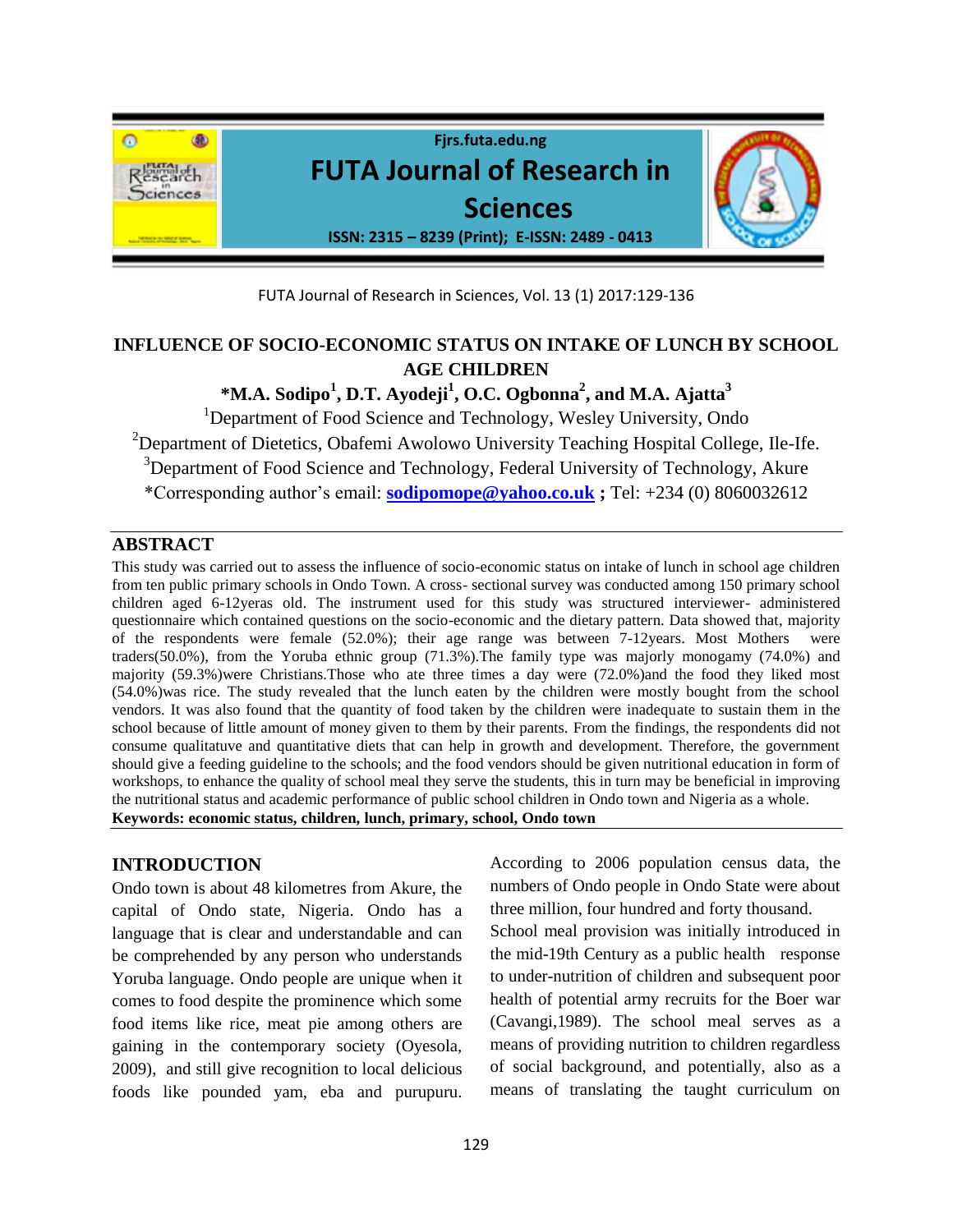nutrition into practice. Nutritional and Health status have powerful influence on a child's learning ability and school performance (Serdula, 2001). When children enter school and begin to participate in organized sports and other activities that result in an increase in physical activity, their appetite and food intake usually increase (Maham, 1996). Access to a nutritious mid-day or afternoon meal is very important determinant of nutritional status as well as the overall- wellbeing and cognitive development of school children. Students who have a certain micronutrient deficiency or suffer from protein energy malnutrition do not have the same learning potential as healthy, well –nourished children (Bevan, 2011). In addition, hungry children may have difficulty with concentrating in or performing academic activities even if otherwise healthy and well nourished (UNICEF, 2002). If children establish healthy habits, their risk for developing many chronic diseases will be greatly decreased. On the other hand, poor eating habits and physical inactivity during childhood set the stage for health problems in adulthood according to America Dietetics Association (ADA, 1999). Moreover, apart from contributing to a child's daily nutrient requirements, meals provided during school hours alleviate short term hunger, increase attention span, facilitate learning and avoid the need for children to leave school in search of food (Akanbi, 2011). It has been shown that early nutritional improvements can have a powerful positive impact on the population's health, also help in economic development (Iram and Butt, 2006). Therefore, this study was carried to determine the influence of socio-economic status in intake of lunch on school age children of ten (10) public primary schools in Ondo Town, Ondo State, Nigeria.

# **MATERIALS AND METHODS**

#### **Sample collection**

The study was carried out in ten public primary schools in Ondo Town, Ondo State. This project was cross sectional study including public primary

schools of age 6-12 years old. The population for the study consisted of one hundred and fifty (150) respondents targeted at Ondo town. Sample collection was done in such a way that all categories of children in primary school had chance of being selected according to their specific age  $(6-12)$ .

### **Research Instrument**

The instrument for this study was selfadministered interview questionnaires which had two (2) sections. The first section elicited information about socio-economic characteristics of the respondents, the second section elicited information on eating pattern. The socio-economic background was judged through occupation of the parents rather than monthly income. It was assumed that young children would be able to know the occupation of their parents than the monthly income.

### **Data collection**

Permission was sought from headmaster of each school. The questionnaire was administered to one student at a time without influencing their choice. The questionnaire was structured in a simple way to be understood by the students.

#### **Data Analysis**

The data was analysed using Statistical Package for Social Science (SPSS) version 17. Descriptive statistical techniques such as frequency, percentage and mean were used to describe all categorical data variables.

#### **RESULTS**

# **Socio-Economic Characteristic of the Respondents**

It was shown from the results that the socio economic status of the respondents increased with classes. Primary 4 had (44, 29.3%), Primary 5 had (48, 32.0%) while Primary 6 had (58, 38.7%) respectively. The age distribution of the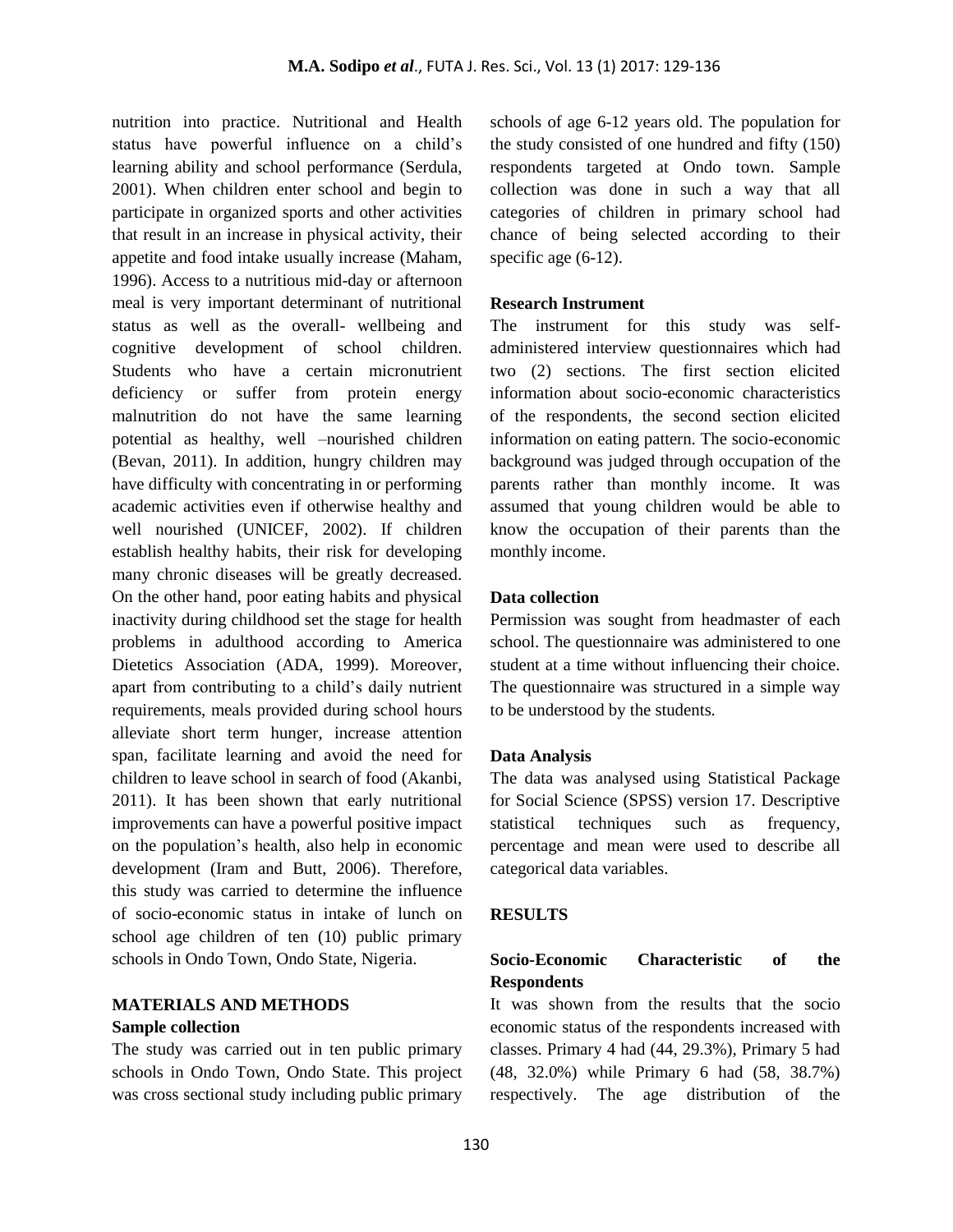respondents shown in table 1, portrayed that the higher the age interval of the respondents, the higher the frequency and percentage as shown 7-8 (27, 18.0%), 9-10 (57, 38.0%) and 11-12 (66, 44.0%) in an increasing order. It was observed that majority of the respondents were female (78, 52.0%) while the Male respondents were (72, 48.0%). Most of the respondents were Christians (89, 59.3%), Islam (57, 38) and traditional religion (4, 2.7%) respectively. Monogamy was much more practiced by their parents when compared to polygamy and 99% of the parents were still alive. Also, majority of the parents have three children and the respondents were majorly second born in the family. Most of the respondents were from the Yoruba ethnic extract (71.3%) the Igbo (17.4%) and Hausa (11.3%). Half of the mothers of the respondents were into trading (50%) while the fathers were mostly civil servants (55%).

### **Eating Patterns**

The finding about the time the respondents eat per day revealed that almost three quarter of the respondents ate three times a day (108, 72.0%). It was observed that 46.3% of the respondents skipped dinner, 31.7% lunch while 22.0% breakfast. Majority of the students (91.3%) received money for the lunch from their parents. Then, half of the respondents liked rice most (54%) and 28.7% ate rice at school as lunch, snacks (22%), beans and dodo (20%), yam porridge (16%) and indomie (13.3%) and snacks (22%) It was observed that only six percent (6%) consumed fruits and vegetables everyday while ninety four percent (94%) did not consume it at all. Also, almost all the students liked buying school meals (87.3%) and few brought foods from home.

| ------                        |                 |                    |
|-------------------------------|-----------------|--------------------|
| Socio-Demographic             | Frequency $(N)$ | Percentage $(\% )$ |
| variables                     |                 |                    |
| <b>Classes of respondents</b> |                 |                    |
| Primary 4                     | 44              | 29.3               |
| Primary 5                     | 48              | 32.0               |
| Primary 6                     | 58              | 38.7               |
| Total                         | 150             | 100                |
| Age interval in years         |                 |                    |
| $7 - 8$                       | 27              | 18.0               |
| $9-10$                        | 57              | 38                 |
| $11 - 12$                     | 66              | 44                 |
| Total                         | 150             | 100                |
| <b>Gender</b>                 |                 |                    |
| Male                          | 72              | 48.0               |
| Female                        | 78              | 52.0               |
| Total                         | 150             | 100                |
| <b>Religion</b>               |                 |                    |
| Christianity                  | 89              | 59.3               |
| Islam                         | 57              | 38.0               |
| Traditional                   | $\overline{4}$  | 2.7                |
| Total                         | 150             | 100                |
| <b>Family type</b>            |                 |                    |
| Monogamy                      | 111             | 74.0               |

**Table 1: Socio-demographic characteristics**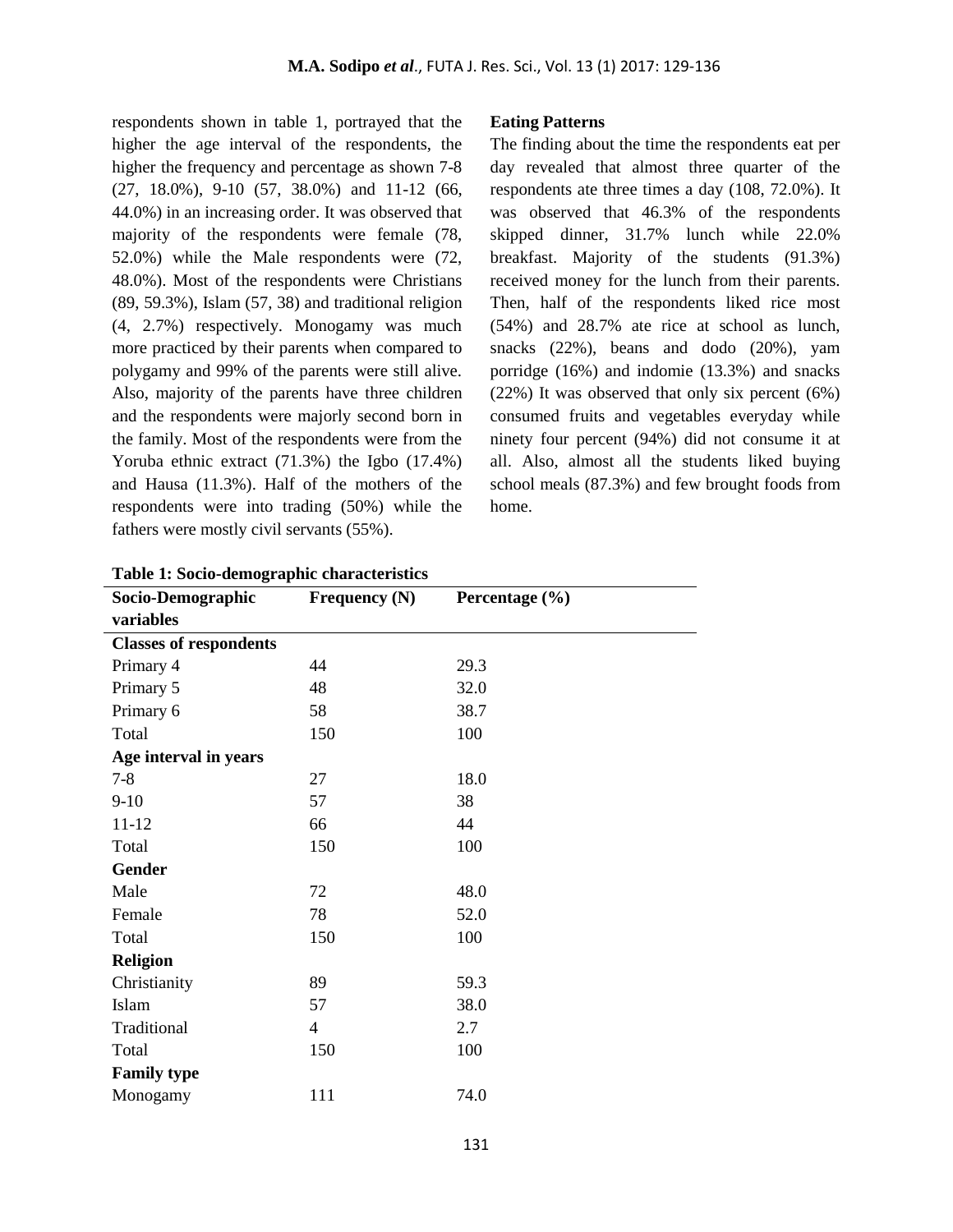| Polygamy                             | 39             | 26.0 |
|--------------------------------------|----------------|------|
| Total                                | 150            | 100  |
| <b>Position in family</b>            |                |      |
| First born                           | 41             | 27.3 |
| Second born                          | 61             | 40.7 |
| Third born                           | 35             | 23.3 |
| Other                                | 13             | 8.7  |
| Total                                | 150            | 100  |
| <b>Parent existence</b>              |                |      |
| Yes                                  | 148            | 98.7 |
| No                                   | $\overline{2}$ | 1.3  |
| Total                                | 150            | 100  |
| <b>Parent</b><br>number<br><b>of</b> |                |      |
| children                             |                |      |
| One                                  | 16             | 10.6 |
| Two                                  | 55             | 36.7 |
| Three                                | 72             | 48.0 |
| More than three                      | $\overline{7}$ | 4.7  |
| Total                                | 150            | 100  |
| <b>Ethnicity</b>                     |                |      |
| Yoruba                               | 107            | 71.3 |
| Hausa                                | 17             | 11.3 |
| Ibo                                  | 26             | 17.3 |
| Total                                | 150            | 100  |
| <b>Mother's occupation</b>           |                |      |
| Civil servants                       | 48             | 32.0 |
| <b>Traders</b>                       | 75             | 50.0 |
| Farmers                              | 16             | 10.7 |
| Others                               | 11             | 7.3  |
| Total                                | 150            | 100  |
| <b>Father's occupation</b>           |                |      |
| Civil servant                        | 55             | 36.7 |
| Trader                               | 40             | 26.7 |
| Farmer                               | 50             | 33.3 |
| Others                               | 5              | 3.3  |
| Total                                | 150            | 100  |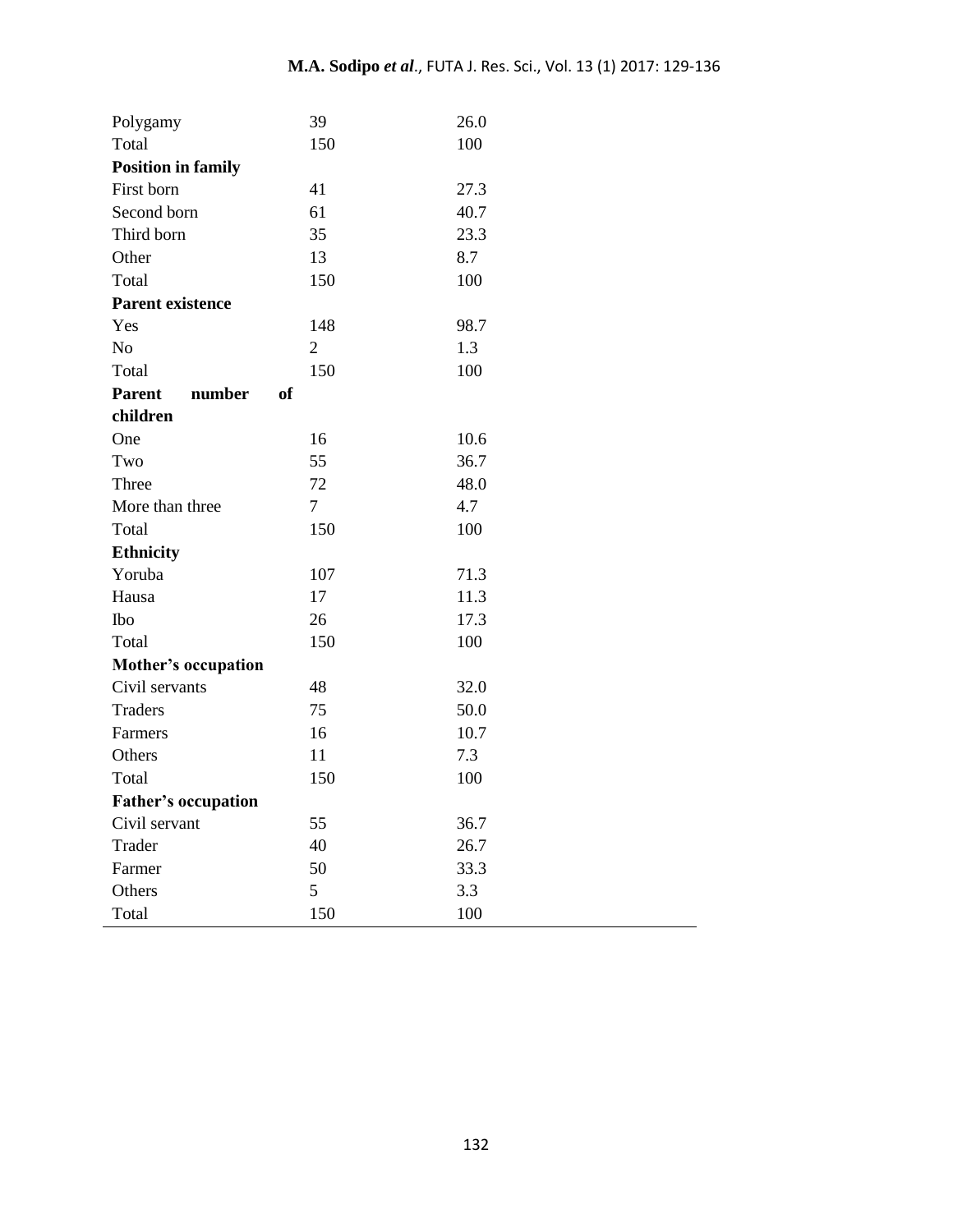| <b>Eating patterns variables</b>         | <b>Frequency</b> | Percentage |
|------------------------------------------|------------------|------------|
| Eating numbers per day                   |                  |            |
| Once                                     | $\boldsymbol{0}$ | 0.0        |
| Twice                                    | 40               | 26.7       |
| Thrice                                   | 108              | 72.0       |
| More than thrice                         | $\overline{2}$   | 1.3        |
| Total                                    | 150              | 100        |
| <b>Meal skipped</b>                      |                  |            |
| <b>Breakfast</b>                         | 9                | 22.0       |
| Lunch                                    | 13               | 31.7       |
| Dinner                                   | 19               | 46.3       |
| Total                                    | 41               | 100        |
| <b>Best food</b>                         |                  |            |
| Fruits                                   | 19               | 12.7       |
| Rice                                     | 81               | 54.0       |
| Beans                                    | 30               | 20.0       |
| Others                                   | 20               | 13.3       |
| Total                                    | 150              | 100        |
| Type of food<br>eaten at<br>school lunch |                  |            |
| Indomie                                  | 20               | 13.3       |
| <b>Snacks</b>                            | 33               | 22.0       |
| Rice                                     | 43               | 28.7       |
| Beans                                    | 30               | 20.0       |
| Others                                   | 24               | 16.0       |
| Total                                    | 150              | 100        |
| Eating fruits and vegetable<br>everyday  |                  |            |
| Yes                                      | 9                | 6.0        |
| No                                       | 141              | 94.0       |
| Total                                    | 150              | 100        |
| <b>Buying lunch at School</b>            |                  |            |
| Yes                                      | 131              | 87.3       |
| No                                       | 19               | 12.7       |
| Total                                    | 150              | 100        |

# **Table 2: Eating patterns**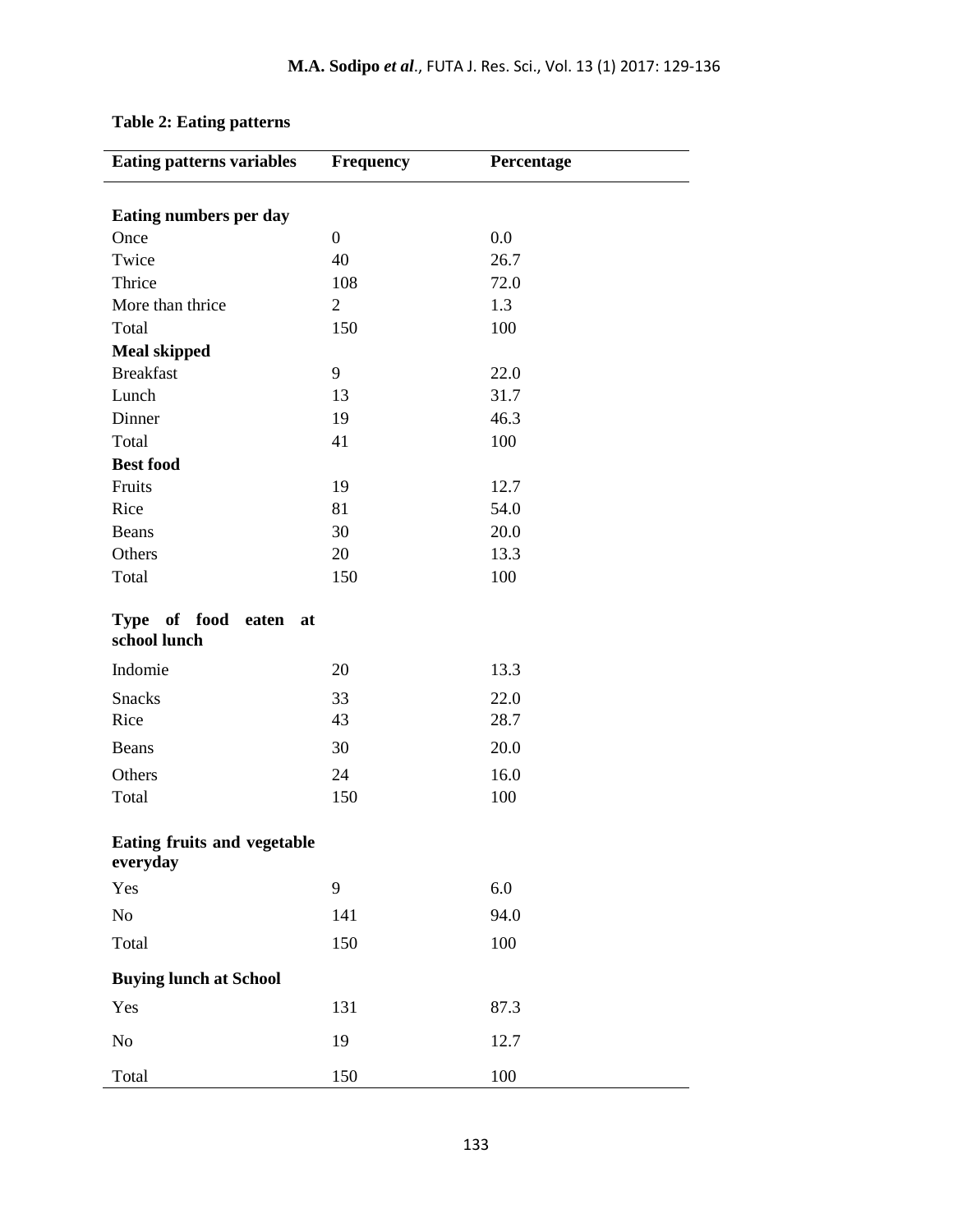#### **DISCUSSION**

The study revealed that majority of the pupils were from monogamy family and their parents were still alive. The mothers had no formal education which may contribute negatively to their lack of knowledge in giving adequate diets to their children. Keino (2004) reported that the educational level of individual significantly affected their health and nutritional status. However, the socio-economic and socio-cultural such as ethnicity, parent type of education levels, and time constraints always had influence on the type of food the children eat (Heather and Nicklas, 2005). Brown (2006) emphases on importance of having a stable family structure for the child health development and well-being. Mothers with higher level of education are believed to be more knowledgeable on the role of food on the health status of children compared to less educate ones (Vereecken, 2010). Inadequate nutrient intake during childhood leads to under nutrition, which results in decreased cognitive function, growth failure, greater developmental delays, diminished resistance to infection and therefore leads to decrease in economic productivity (Mukherjee *et al*., 2008; Iram and Butt, 2006; UNICEF, 2006). This finding is at variance with some report that had linked poor access to food and poor nutritional status of children with a large family size (Babar, 2010). However, family size may be poor indicator of access to food because majority of the mothers were traders.

Lunch meal plays an important role in the dietary intake of the children. Healthy eating habit among children plays a key role in their mental and physical development, promote growth and reduce risks associated with short and long time health problems (Bordi *et al.,* 2002). It is so interesting that rice consumption at lunch was more prevalent among the respondents, this was in accordance with Ijarotimi and Ijadunola (2007) which observed that large proportion of children dietary intake were starchy based in Akure, Ondo State. Even though many of these pupils did not

consume fruits and vegetable at all and this may lead to lack of micronutrients that are needed for growth and development. Research had shown that proteins and micronutrients are important for physical growth and cognitive development of the children (Krebbs and Westcott, 2002; Neumann et al., 2002). Children require adequate supply of nutrients for growth, development, energy and to maintain body function.This study indicated that a lot of attention should be on the feeding of public primary school children. If the Millennium Development Goal of universal basic education must be achieved in Nigeria, in view of the contribution of poor nutrition to school absenteeism, early school drop-out, poor classroom performance and poor cognitive development of school- age children (UNICEF , 2002).

On the other hand, 90% of public schools pupils received money from their parents to buy food in the school but end up buying snacks. It was found that the food bought from school vendors by the pupils might not be adequate compared to the long hours spent in school. Florence et al (2008) revealed that diet adequacy, variety and increased consumption of fruits and vegetables as aspect of diet quality important for academic performance. Olanipekun et al (2012) highlighted the significantly higher rate of malnutrition among pupils in Nigerian primary schools. The difference in the school meal served by the school vendor by the different types of school attributed to the difference in the socio-economic status of parent.

Although the pupils buying schools lunch were 90%, only few (less than 10%)had adequate and quality meals. A good quality meal will improve nutritional status which is vital for mental development and consequently academic performance (Musamali et al., 2007). It was observed that many of these pupils skipped breakfast; this may be due to the nature of work of the mothers and their lack of knowledge about the importance of breakfast. Keski-Rahkonen et al (2003) discovered that skipping breakfast is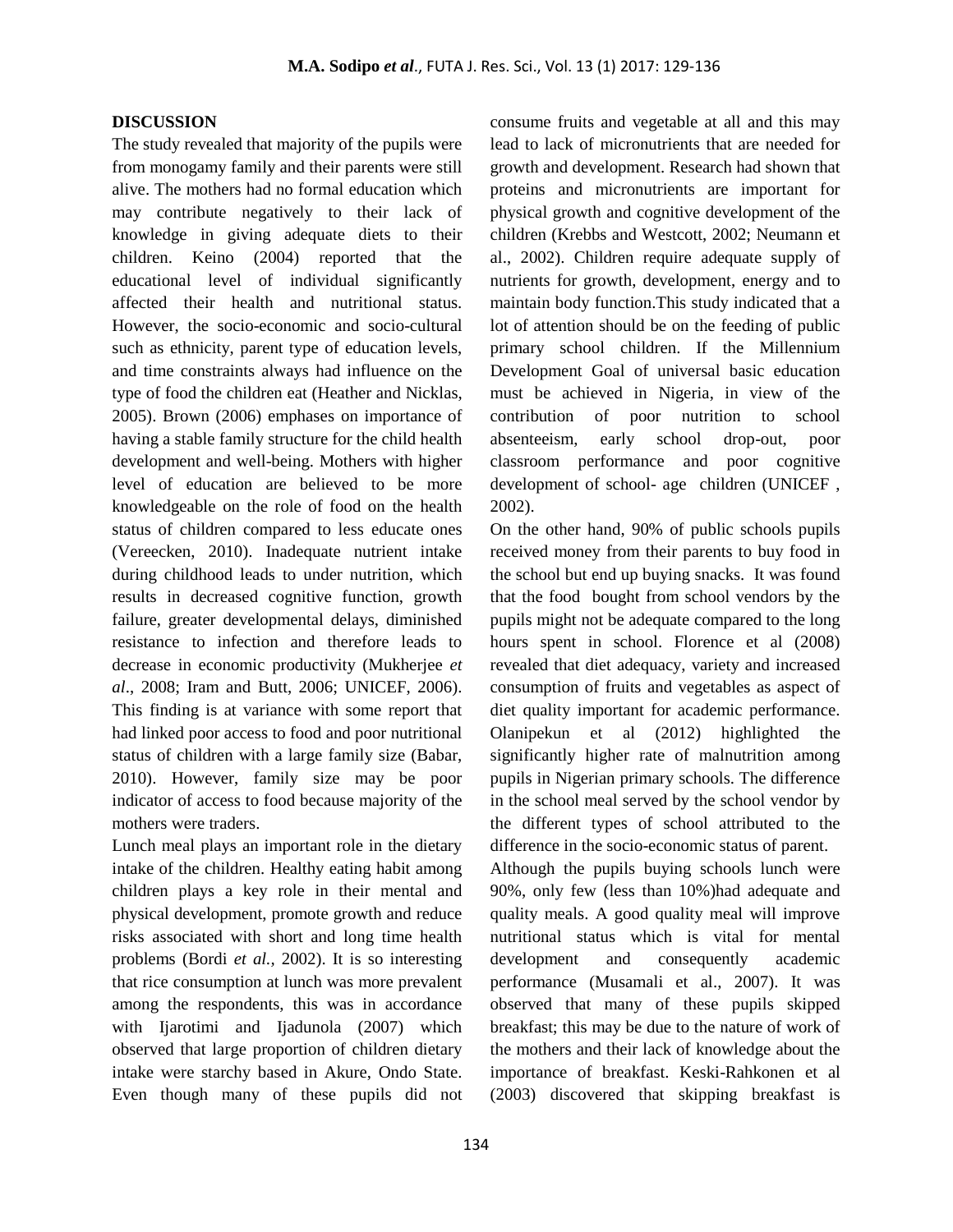associated with health compromising behaviour in adults and adolescents. The major contributors to childhood malnutrition are poverty, low level of education and poor access to health services (UNICEF, 2006). The results of this study revealed that feeding guideline and nutritional education may be beneficial in improving the nutrition of public school children, in the absence of government sponsored school food programmes. Mothers often cite lack of knowledge in addition to lack of time or resources and family or child preference as barrier to providing adequate diets for their children (Briley *et al*., 2012).

### **CONCLUSION**

This research investigated the socio-economic characteristics and the eating patterns of the Children aged 6-12years old. Finding revealed that the main meal taken by the children was lunch and was bought in the school. It was found that the quantity of food taken by the children was not sufficient to sustain them due to the amount of money given to them by their parents. Furthermore, the consumption of fruit and vegetables were very low, parents need to be educated on the importance of fruits and vegetables in the feeding pattern of their children. Feeding guideline and nutritional education may be beneficial in improving the nutrition of public school students.

#### **REFERENCES**

**Akanbi G.O.** (2011). Home grown school feeding and health programme in Nigeria: An approach to boosting enrollment in public primary schools: A study of Osun state 2002-2010. Afr Symp. 11:20–8.

## **Babar, N.F., Muzaffar, R., and Khan, M.A.**

(2010). Impact of socioeconomic factors on Nutritional status in primary school children, J Ayub Med Coll Abbottabad. 22-15-8

**Bevans, K.B., Sanchez B., Teneralli R., and**

Forrest **C.B** (2011) Children's eating behavior: The importance of nutrition standards for foods in schools. Journal of School Health. 81:424–9.

**Bordi, P.L., Park, J.E., Watkins, S., Cardwell,**

**D., and DeVitis, C.A.** (2002). Impact of environment on food choices and eating habit of school age children. Journal of Child Nutrition and Managements Issues (26) 2

**Briley, M.A., Ranjit, N., Hoelscher, D.M., Sweitzer, S.J., Almansour, F., and Roberts-Gray, C.** (2012). Unbundling out comes of a multilevel intervention to increase fruits, vegetable and whole grains parents pack for their pre-school children in sack lunches. Am J Health Educ. 43; 135-42

**Brown, S.** (2006). Family structure transition and adolescents well-being. Demography 43 (3):447-461

**Florence, M.D., Asbridge, M., and Vengelers, P.J.** (2008). Diet quality and academic performance. Journal of Health 78 (4) :209-215

- **Heather, P.P., and Nicklas, T.A.** (2005). A review of family and social determinants of children's eating patterns and diet quality. Journal of the American college of Nutrition 24 (2): 83-92
- **Iram, U., and Butt, S.M**. (2006). Understanding the Health and Nutritional Status of Children in Pakistan: A study of the Interaction of Socioeconomic and Environmental Factors. *International Journal of Social Economics*; 33 (2**)**:111-131.
- **Keski-Rahkonen, A., Kaprio, J., Rissanen, A.,Vikkunen, M., and Rose, R.J**. (2003). Breakfast skipping and health compromising behavior in Adolescents and Adults. European Journal of Clinical Nutrition 57: 842 -853
- **Krebs, N.F., and Westcott, J.** (2002). Zinc and breastfed infants: if and when there is a risk of deficiency? Advances in Experimental Medicine and Biology 503: 69-75

**Mukherjee, M.R., Chaturvedi, L.S., and**